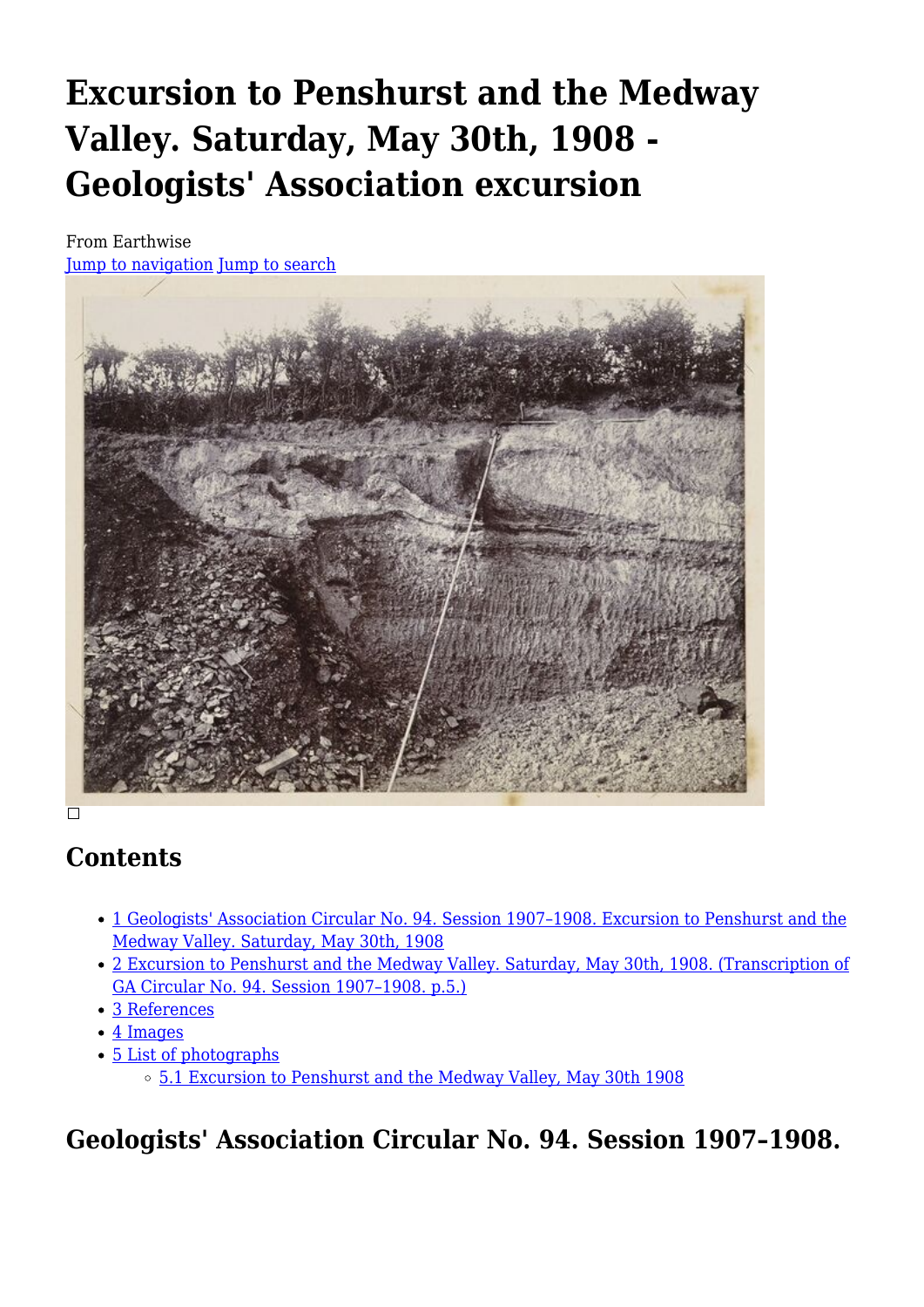# **Excursion to Penshurst and the Medway Valley. Saturday, May 30th, 1908**



# **Excursion to Penshurst and the Medway Valley. Saturday, May 30th, 1908. (Transcription of GA Circular No. 94. Session 1907–1908. p.5.)**

DIRECTOR : E. W. HANDCOCK, B.Sc., F.G.S.

EXCURSION SECRETARY : A. C. YOUNG, 17, Vicar's Hill, Lewisham, S.W.

Train, London Bridge, S.E. and C.R. (low-level station) at 1.23 p.m. ; due at Penshurst 2.26.

To obtain special return tickets (3s. 2d.) meet Excursion Secretary in Booking Office not later than 1.5.

Object : To study exposures of Tunbridge Wells Sand and Medway Gravels. Visit section of Tunbridge Wells Sand at Moorden Farm, quarter mile from Penshurst Station.

Walk through private grounds of Redleaf (by kind permission of Mrs. F. E. Hills) to inspect exposures of Upper Tunbridge Wells Sand Rocks, corresponding in horizon to the exposures on Tunbridge Wells Common.

Excellent examples of "Honey-comb" structure are to be seen, and are well worth the attention of photographers. Proceed through Redleaf Gardens—fine view of Lower Greensand Escarpment to the north—to another section of Tunbridge Wells Sand in Penshurst Park. Here another exquisite panorama presents itself : the village of Penshurst, with its church and castle (the home of Philip Sidney) in the foreground, and the Central Wealden Ridge at Crowborough and Ashdown Forest in the distance.

Proceed through Penshurst Park, following the outcrop of Grinstead Clay to Paul's Hill, overlooking the village of Leigh (the home of the late Samuel Morley), to visit a third exposure of Tunbridge Wells Sand. At this point an extensive view of the Medway Valley and the wide expanse of Weald Clay, flanked on the north by the Lower Greensand Ridge, may be obtained. On a clear day the view extends to Sutton Valence Church (twenty miles off) on the crest of the Lower Greensand between Maidstone and Ashford.

Descend to the Medway Valley at Ensfield Bridge, the site of an abortive coal-boring. Visit Medway Gravel 150 yards from bridge—an extensive spread—and another gravel section at Messrs. Powell's brick-yard. Good examples of river erosion may be seen on route.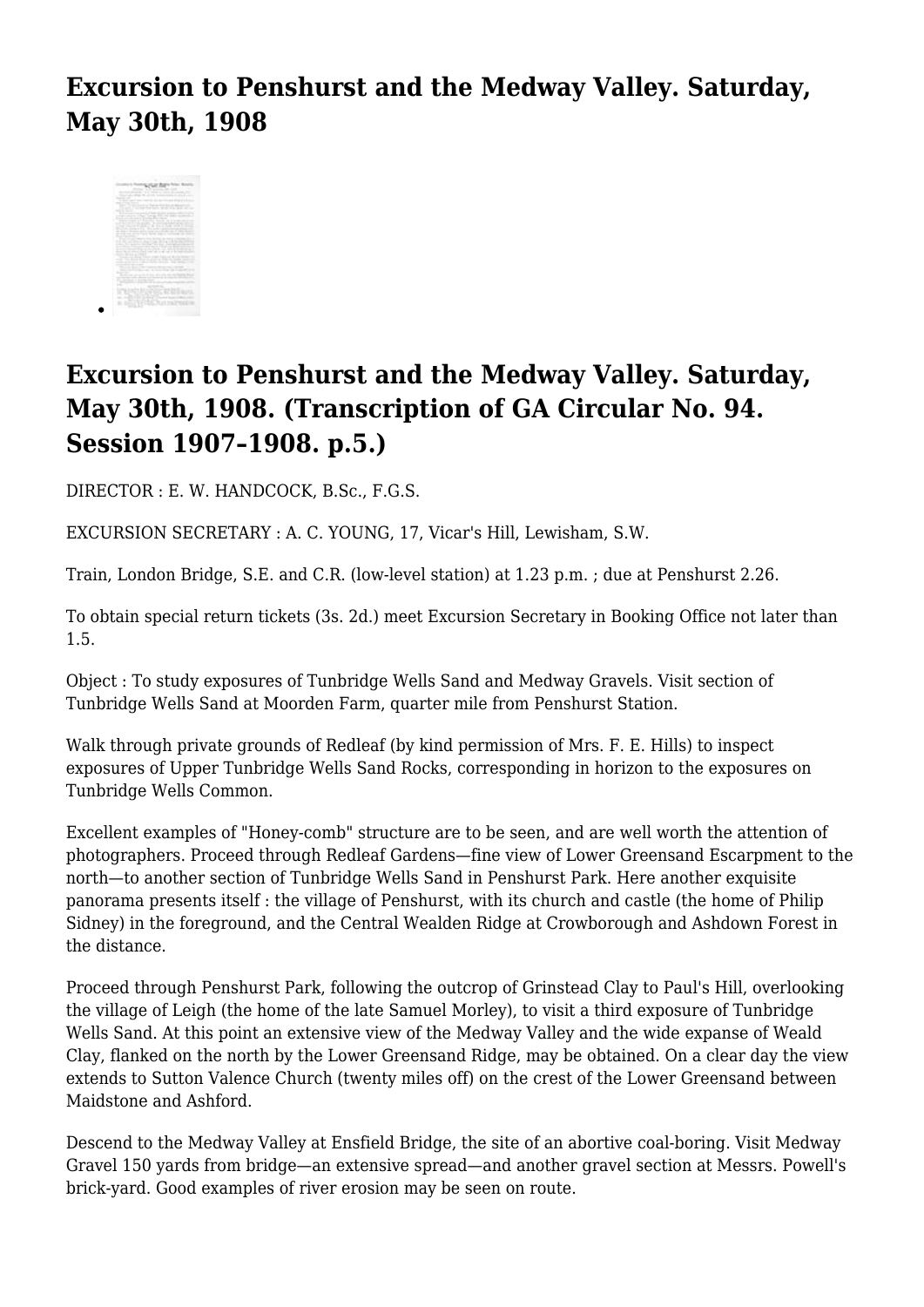Walk to Sir Andrew Judd's Commercial School for tea (1s. 3d. each).

Return from Tonbridge at 7.25 ; due London Bridge 8.39 ; or 9.33, due London Bridge 10.31.

Members who can stay till the later return train may visit Tonbridge Museum and Tonbridge School Museum and Laboratories, by invitation of C. Lowry, Esq., M.A., Headmaster of Tonbridge School.

Walking distance between five and six miles, principally through parks and field paths.

#### **REFERENCES.**

Geological Survey Map, Sheet 6 ; New Ordnance Survey, Sheet 287.

1842: MURCHISON.—"Hever Lodge Gravels." Quart. Journ. Geol. Soc., vol. vii.

1861. DREW.—"Boundary between Tunbridge Wells Sand and Weald Clay." Quart. Journ. Geol. Soc., vol. xvii.

1865. LE NECE FOSTER and TOPLEY.—"Superficial Deposits of Medway Valley," Quart. Journ. Geol. Soc., vol. xxi.

1875. TOPLEY.—" Geology of Weald." Mem. Geol. Survey, Gravels, pp. 96 *et seqq.*

1887. WOODWARD, H. B.—" Geology of England and Wales," Tunbridge Wells Sand, pp. 361-3.

### **References**

Handcock, E.W. Excursion to Penhurst and the Medway Valley, May 30th, 1908. Proceedings of the Geologists' Association 20(7) 1908 p.512-513. [https://doi.org/10.1016/S0016-7878\(08\)80273-8](https://doi.org/10.1016/S0016-7878(08)80273-8)

### **Images**



Upper Tunbridge Wells Sands in the private grounds of Redleaf.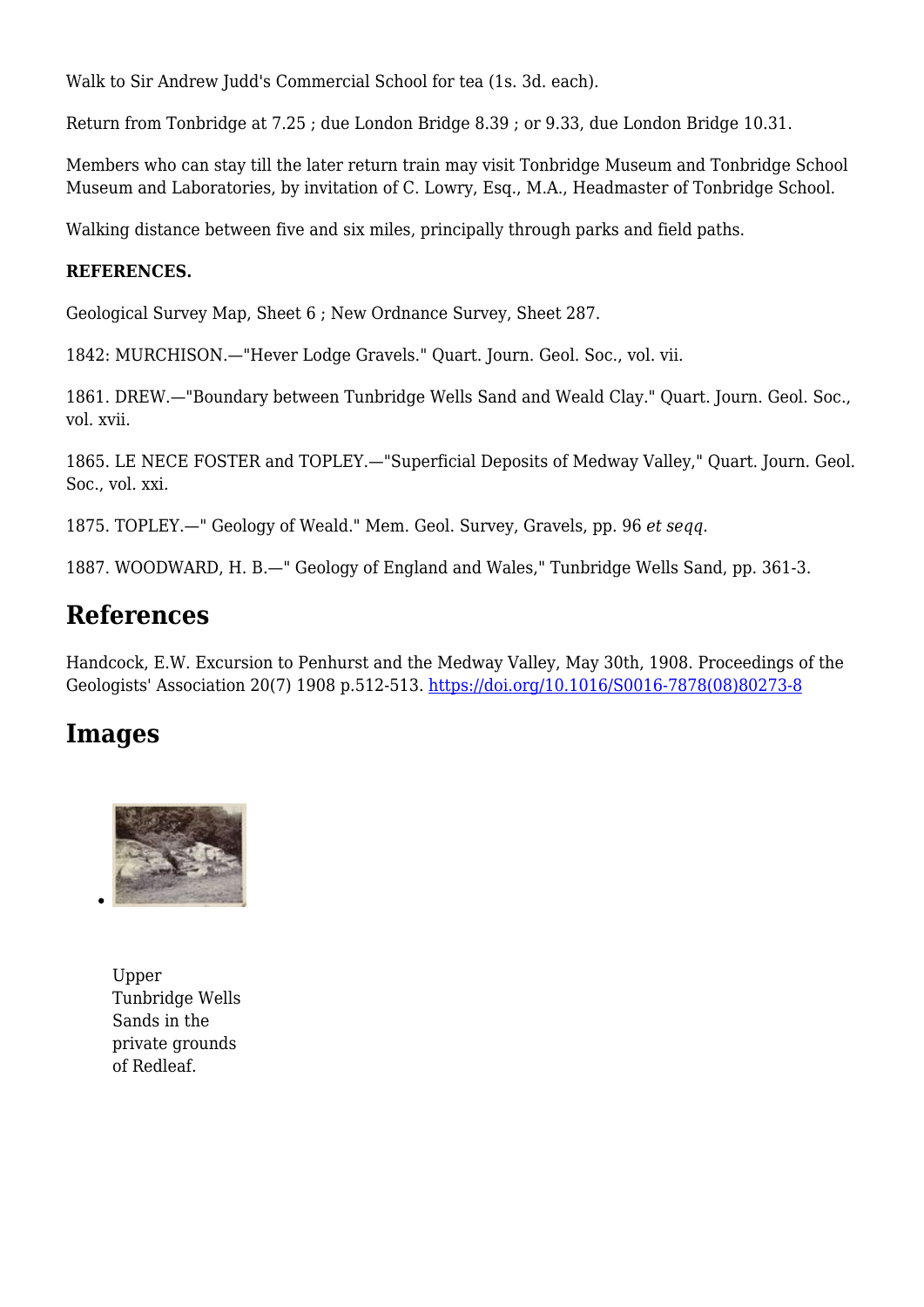

Upper Tunbridge Wells Sands in the private grounds of Redleaf.



Site of the Penshurst coal boring at Ensfield Bridge.



Medway Gravel resting on Wadhurst Clay. Ensfield Bridge, nr. Penshurst.

# **List of photographs**

### **Excursion to Penshurst and the Medway Valley, May 30th 1908**

[Page 49](http://pubs.bgs.ac.uk/publications.html?pubID=GA007#v=d&z=2&n=5&i=P803145.jp2&y=305&x=1073) [P805302](http://geoscenic.bgs.ac.uk/asset-bank/action/viewAsset?id=393618) weathering and peculiarly well developed jointing in the hard rocky upper beds. Upper Tunbridge Wells Sands in the private grounds of Redleaf. Honeycomb Excursion to Penshurst and the Medway Valley, May 30th 1908.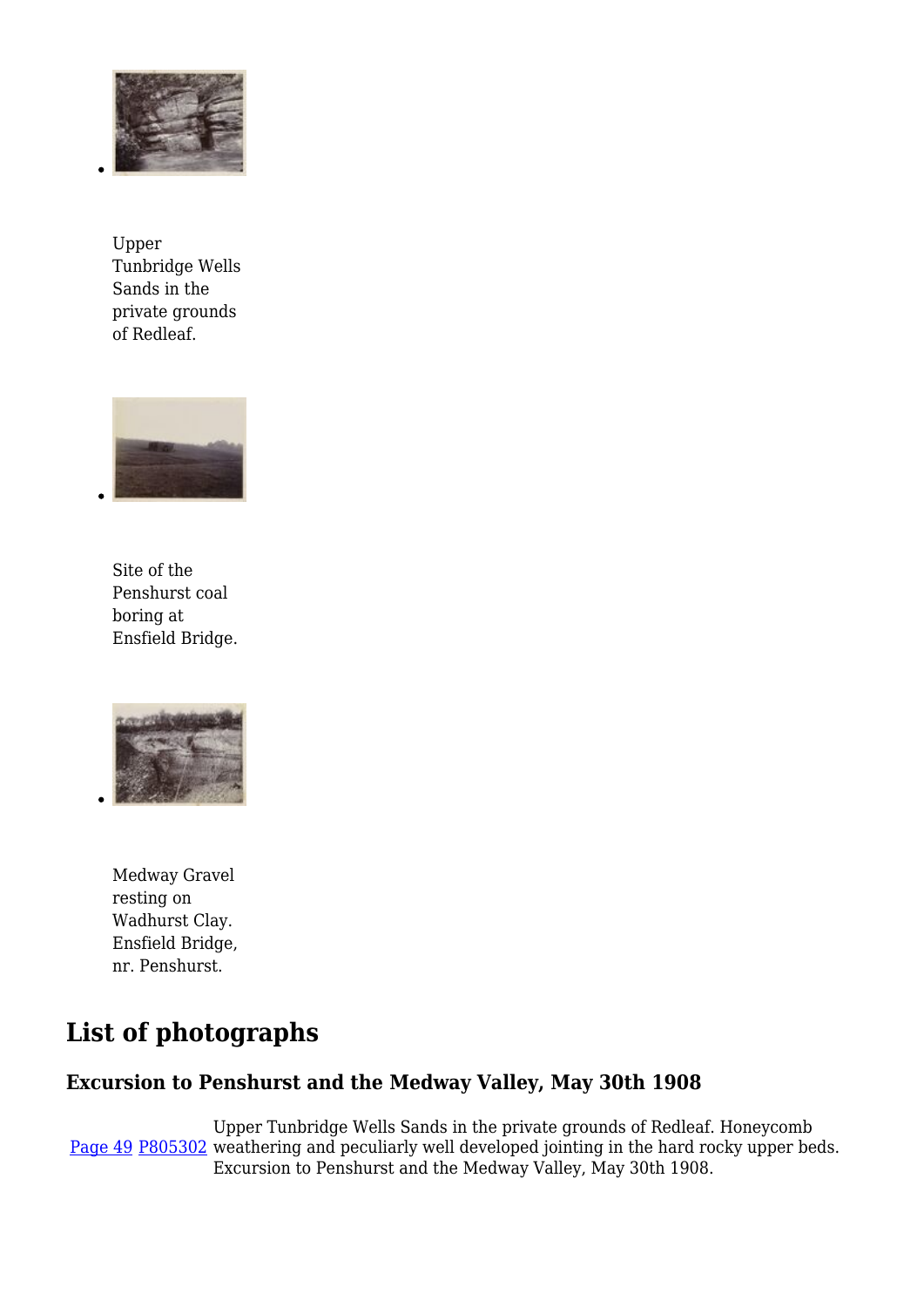[Page 49](http://pubs.bgs.ac.uk/publications.html?pubID=GA007#v=d&z=2&n=5&i=P803145.jp2&y=305&x=1073) [P805303](http://geoscenic.bgs.ac.uk/asset-bank/action/viewAsset?id=393619) weathering and peculiarly well developed jointing in the hard rocky upper beds. Upper Tunbridge Wells Sands in the private grounds of Redleaf. Honeycomb Excursion to Penshurst and the Medway Valley, May 30th 1908.

<u>[Page 49](http://pubs.bgs.ac.uk/publications.html?pubID=GA007#v=d&z=2&n=5&i=P803145.jp2&y=305&x=1073) [P805304](http://geoscenic.bgs.ac.uk/asset-bank/action/viewAsset?id=393620)</u> at 1500 ft and abandoned after passing through 350 ft of that formation. Site of the Penshurst coal boring at Ensfield Bridge. Kim[m]eridge Clay reached Excursion to Penshurst and the Medway Valley, May 30th 1908.

[Page 49](http://pubs.bgs.ac.uk/publications.html?pubID=GA007#v=d&z=2&n=5&i=P803145.jp2&y=305&x=1073) [P805305](http://geoscenic.bgs.ac.uk/asset-bank/action/viewAsset?id=393621) Medway Gravel resting on Wadhurst Clay. Ensfield Bridge, nr. Penshurst. Excursion to Penshurst and the Medway Valley, May 30th 1908.

Retrieved from

'[http://earthwise.bgs.ac.uk/index.php?title=Excursion\\_to\\_Penshurst\\_and\\_the\\_Medway\\_Valley.\\_Satur](http://earthwise.bgs.ac.uk/index.php?title=Excursion_to_Penshurst_and_the_Medway_Valley._Saturday,_May_30th,_1908_-_Geologists%27_Association_excursion&oldid=55239) day, May 30th, 1908 - Geologists%27 Association excursion&oldid=55239' [Category](http://earthwise.bgs.ac.uk/index.php/Special:Categories):

[Geologists' Association excursions](http://earthwise.bgs.ac.uk/index.php/Category:Geologists%27_Association_excursions)

### **Navigation menu**

### **Personal tools**

- Not logged in
- [Talk](http://earthwise.bgs.ac.uk/index.php/Special:MyTalk)
- [Contributions](http://earthwise.bgs.ac.uk/index.php/Special:MyContributions)
- [Log in](http://earthwise.bgs.ac.uk/index.php?title=Special:UserLogin&returnto=Excursion+to+Penshurst+and+the+Medway+Valley.+Saturday%2C+May+30th%2C+1908+-+Geologists%27+Association+excursion&returntoquery=action%3Dmpdf)
- [Request account](http://earthwise.bgs.ac.uk/index.php/Special:RequestAccount)

#### **Namespaces**

- [Page](http://earthwise.bgs.ac.uk/index.php/Excursion_to_Penshurst_and_the_Medway_Valley._Saturday,_May_30th,_1908_-_Geologists%27_Association_excursion)
- [Discussion](http://earthwise.bgs.ac.uk/index.php?title=Talk:Excursion_to_Penshurst_and_the_Medway_Valley._Saturday,_May_30th,_1908_-_Geologists%27_Association_excursion&action=edit&redlink=1)

 $\Box$ 

### **Variants**

#### **Views**

- [Read](http://earthwise.bgs.ac.uk/index.php/Excursion_to_Penshurst_and_the_Medway_Valley._Saturday,_May_30th,_1908_-_Geologists%27_Association_excursion)
- [Edit](http://earthwise.bgs.ac.uk/index.php?title=Excursion_to_Penshurst_and_the_Medway_Valley._Saturday,_May_30th,_1908_-_Geologists%27_Association_excursion&action=edit)
- [View history](http://earthwise.bgs.ac.uk/index.php?title=Excursion_to_Penshurst_and_the_Medway_Valley._Saturday,_May_30th,_1908_-_Geologists%27_Association_excursion&action=history)
- [PDF Export](http://earthwise.bgs.ac.uk/index.php?title=Excursion_to_Penshurst_and_the_Medway_Valley._Saturday,_May_30th,_1908_-_Geologists%27_Association_excursion&action=mpdf)

 $\mathcal{L}_{\mathcal{A}}$ 

#### **More**

#### **Search**

Search | Go